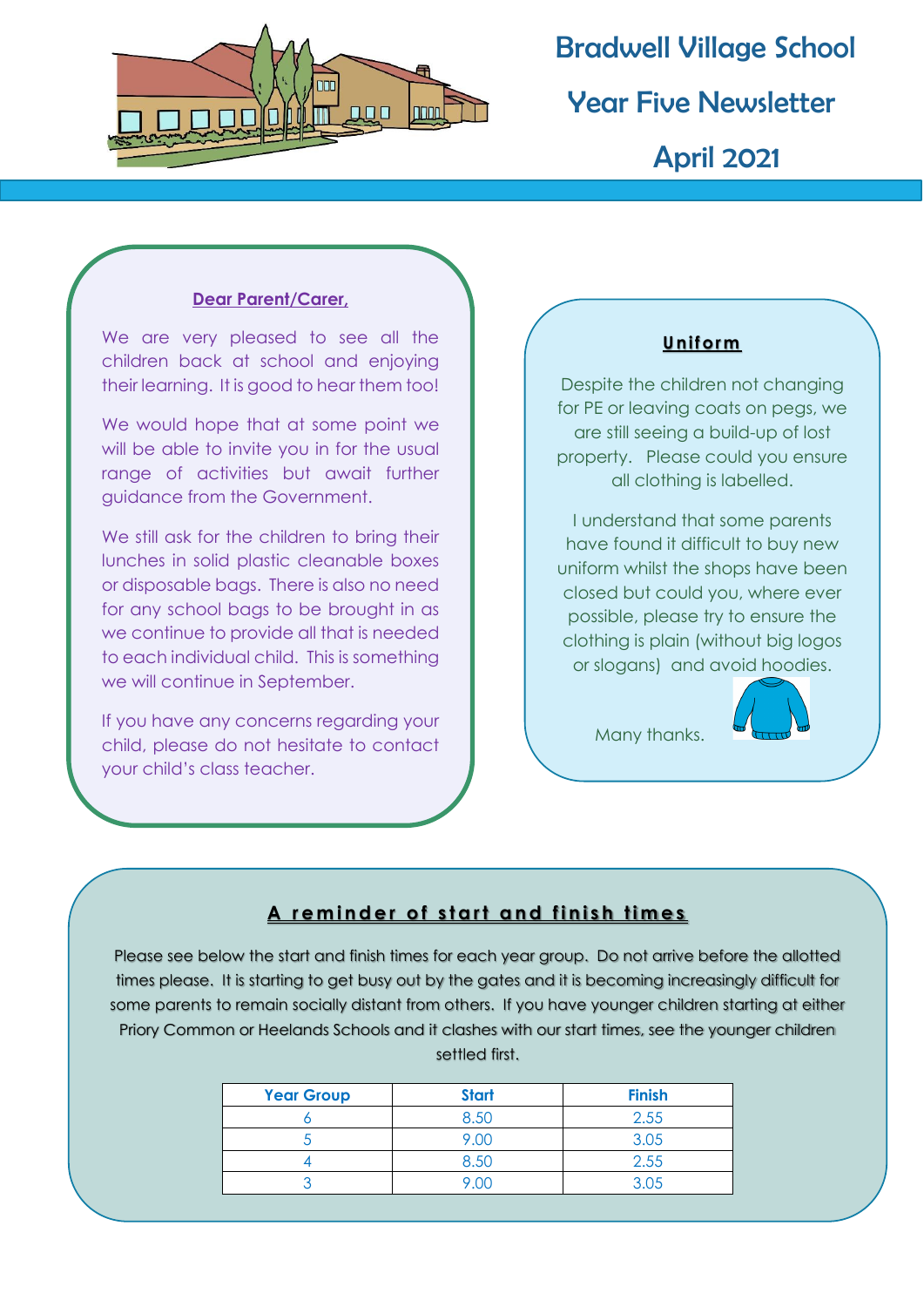#### **Parking outside our schools**

Please could you be aware of the dangers of parking outside Bradwell Village and Priory Common. There are times where emergency services would not be able to make their way to the schools should the need arise. Keep your eyes open for children running to their parents. We have also had a request from Bellfounder that parents refrain from parking in their allotted spaces.

Thank you on their behalf.

#### **Clubs**

We are really pleased to see so many children take up the offer of a place in an after school club. This is initially a trial run of 5 weeks this half term but if it proves a success, we will look to extend the provision for the second half term. We will keep you posted.

The pick-up times for clubs are:

#### **Year 3 and 5 4.05pm**

#### **Years 4 and 6 3.55pm**

The children will leave **via their normal gates** and not the main entrance as they used to. This is to maintain social distancing as much as possible.

#### **Email and mobile numbers**

米

米 米 ※

米

☀ ☀ 米

米

米

☀

米米米

☀

☀

☀ ☀ 米

☀

米

米

米米米

米

米

米

⋇

米 米

米

⋇

☀

米

☀ 米

With the chance of home learning always a possibility, can you please keep us up to date with any changes in your contact details, especially your mobile numbers and email addresses.

Email [admin@bvsmk.co.uk](mailto:admin@bvsmk.co.uk) or see Miss Chambers or Mrs Walters in the office.

Thank you to everyone who has returned their survey re communication. We will send out feedback soon.

#### **V i s i t i n g S c h o o l**

If for any reason you need to visit school for a meeting or to speak with anyone in the office, please ensure you gel your hands on entry and you also wear a mask.

Many thanks.

\*\*\*\*\*\*\*\*\*\*\*\*\*\*\*\*\*\*\*\*\*\*\*\*\*\*\*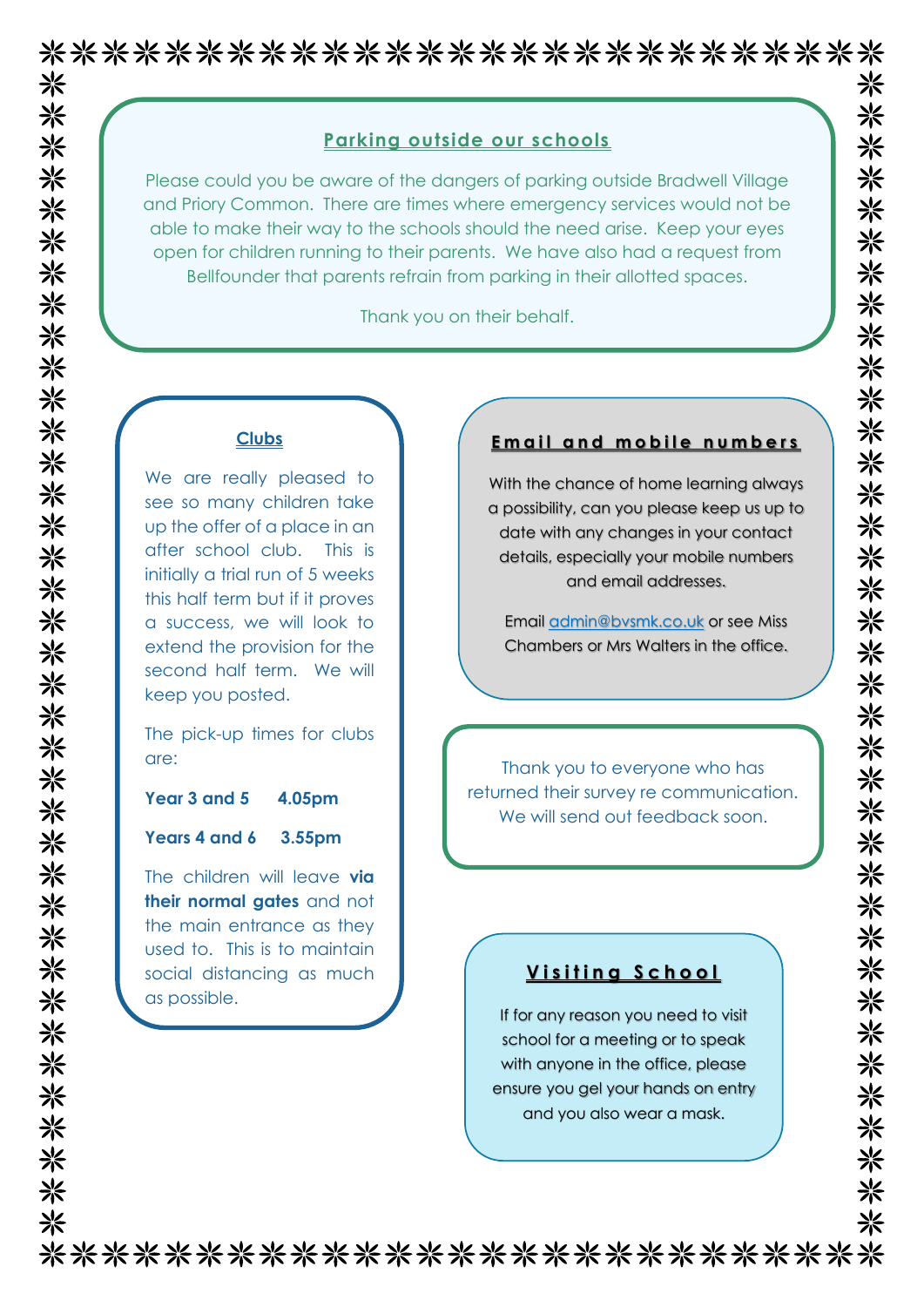| YEAR 5 SUBJECT OVERVIEW FOR THE SUMMER 2021                                                                                                                                                                                                                                                                                                                                                                                                                                                                                                                          |
|----------------------------------------------------------------------------------------------------------------------------------------------------------------------------------------------------------------------------------------------------------------------------------------------------------------------------------------------------------------------------------------------------------------------------------------------------------------------------------------------------------------------------------------------------------------------|
| Dear Parent/Carer                                                                                                                                                                                                                                                                                                                                                                                                                                                                                                                                                    |
| Our Topic is: 'I Want My Mummy!' We will be learning about<br>life in Ancient Egypt.                                                                                                                                                                                                                                                                                                                                                                                                                                                                                 |
| <b>Subject Overviews</b>                                                                                                                                                                                                                                                                                                                                                                                                                                                                                                                                             |
| <b>English</b>                                                                                                                                                                                                                                                                                                                                                                                                                                                                                                                                                       |
| We will be exploring and writing different text types based on<br>the poem by Alfred Noyes called 'The Highwayman'. These will<br>include a diary entry and a narrative piece. In addition, we will<br>continue to develop the basic skills of spelling and punctuation<br>and grammar.                                                                                                                                                                                                                                                                              |
| <b>Reading</b>                                                                                                                                                                                                                                                                                                                                                                                                                                                                                                                                                       |
| We ask that the children read on a daily basis.                                                                                                                                                                                                                                                                                                                                                                                                                                                                                                                      |
| paperbacks, hardbacks, the classics, newspapers, comics, magazines etc. To<br>help your child, please ensure they are using their home school diary to<br>make a note of the books they are reading at home.                                                                                                                                                                                                                                                                                                                                                         |
|                                                                                                                                                                                                                                                                                                                                                                                                                                                                                                                                                                      |
|                                                                                                                                                                                                                                                                                                                                                                                                                                                                                                                                                                      |
|                                                                                                                                                                                                                                                                                                                                                                                                                                                                                                                                                                      |
| <b>Mathematics</b><br>This term we will continue to develop our understanding in number, shape and space, measures<br>and data handling. We will have regular mental maths sessions furthering the speed and recall of<br>mental methods and multiplication tables. Additionally, we will be continuing our weekly lateral<br>thinking sessions where children apply their numeracy knowledge to problem solving.<br>To help your child at home, please ensure they can recall their multiplication facts for all times<br>tables up to 12 x 12.<br><b>Computing</b> |
|                                                                                                                                                                                                                                                                                                                                                                                                                                                                                                                                                                      |
| We will be developing our programming skills by creating a working game on Scratch. We will be<br>understanding that computer programs contain graphics, that programs use variables, coordinates<br>move sprites and that programs can do different things with a true or false boolean variable.<br><b>Games and PE</b>                                                                                                                                                                                                                                            |